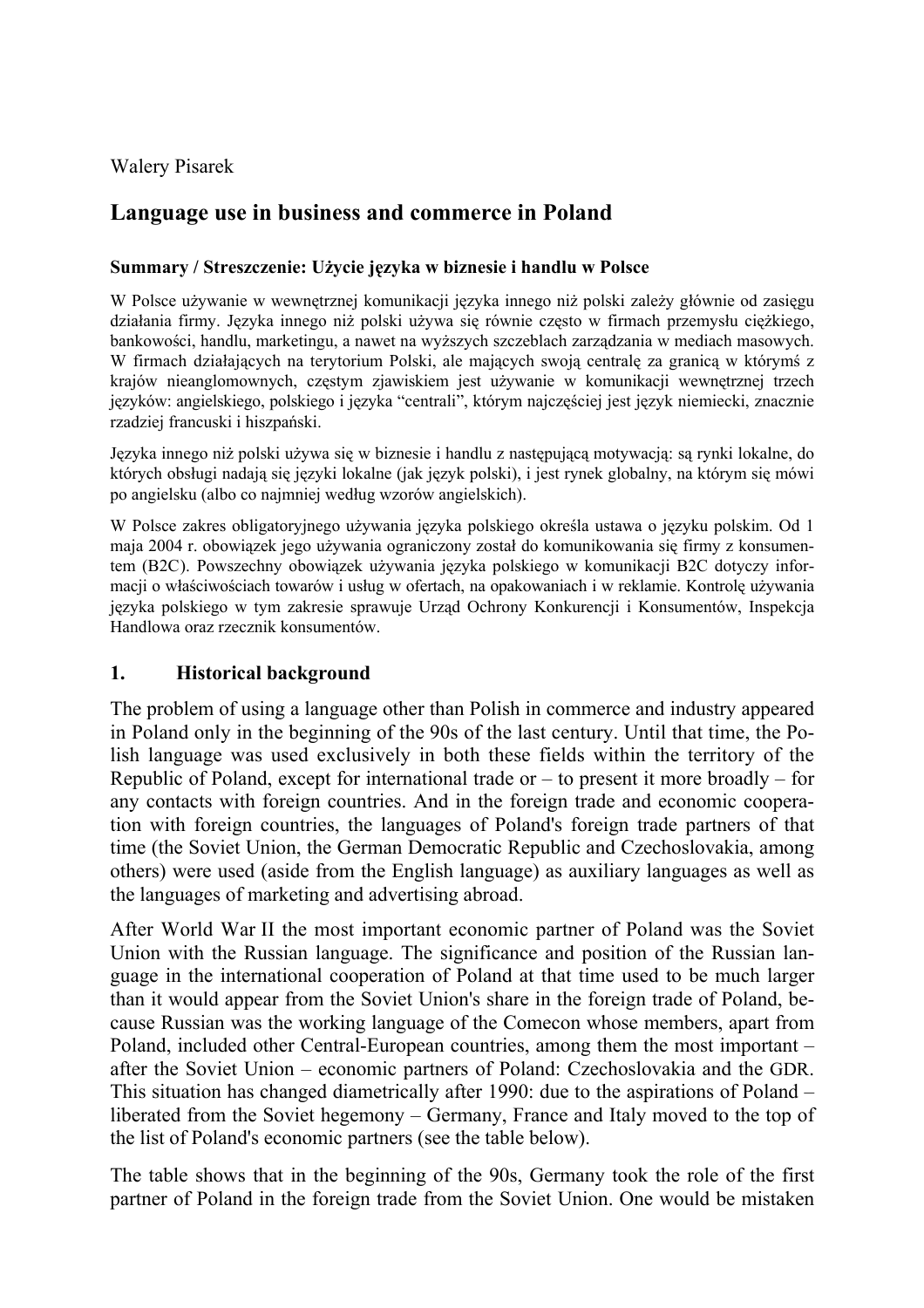to think, however, that since 1990 the German language has replaced Russian. It did not happen because at the same time the English language had already dominated the international commercial contacts of Western European companies. This applies also to such flagship German economic entities as the Deutsche Bank.

| Specification | <b>First partner</b> | <b>Share</b><br>(in %) | <b>Second</b><br>partner | <b>Share</b><br>(in %) | <b>Third</b><br>partner | <b>Share</b><br>$(in \%)$ |
|---------------|----------------------|------------------------|--------------------------|------------------------|-------------------------|---------------------------|
| 1938 Imports  | Germany              | 14,5                   | <b>USA</b>               | 12,2                   | <b>UK</b>               | 11,4                      |
| 1938 Exports  | <b>UK</b>            | 18,2                   | Germany                  | 14,5                   | Sweden                  | 6,0                       |
| 1950 Imports  | <b>USSR</b>          | 28,8                   | Czechoslovakia           | 13,2                   | <b>GDR</b>              | 11,5                      |
| 1950 Exports  | <b>USSR</b>          | 24,3                   | <b>GDR</b>               | 13,9                   | Czechoslovakia          | 9,2                       |
| 1960 Imports  | <b>USSR</b>          | 31,2                   | <b>GDR</b>               | 12,5                   | Czechoslovakia          | 8,5                       |
| 1960 Exports  | <b>USSR</b>          | 29,4                   | <b>GDR</b>               | 9,4                    | Czechoslovakia          | 8,5                       |
| 1970 Imports  | <b>USSR</b>          | 37,7                   | <b>GDR</b>               | 11,1                   | Czechoslovakia          | 8,6                       |
| 1970 Exports  | <b>USSR</b>          | 35,3                   | <b>GDR</b>               | 9,3                    | Czechoslovakia          | 7,5                       |
| 1980 Imports  | <b>USSR</b>          | 33,1                   | <b>FRG</b>               | 6,7                    | <b>GDR</b>              | 6,6                       |
| 1980 Exports  | <b>USSR</b>          | 31,2                   | <b>FRG</b>               | 8,1                    | Czechoslovakia          | 6,9                       |
| 1992 Imports  | Germany              | 23,9                   | Russian Fed.             | 8,5                    | Italy                   | 6,9                       |
| 1992 Exports  | Germany              | 31,4                   | Netherlands              | 6,0                    | Italy                   | 5,6                       |
| 1995 Imports  | Germany              | 26,6                   | Italy                    | 8,5                    | Russian Fed.            | 6,7                       |
| 1995 Exports  | Germany              | 38,3                   | Netherlands              | 5,6                    | Russian Fed.            | 5,6                       |
| 2000 Imports  | Germany              | 23,9                   | Russian Fed.             | 9,4                    | Italy                   | 8,3                       |
| 2000 Exports  | Germany              | 34,9                   | Italy                    | 6,3                    | France                  | 5,2                       |
| 2005 Imports  | Germany              | 24,7                   | Russian Fed.             | 8,9                    | Italy                   | 7,1                       |
| 2005 Exports  | Germany              | 28,2                   | France                   | 6,2                    | Italy                   | 6,1                       |
| 2007 Imports  | Germany              | 24,1                   | Russian Fed.             | 8,7                    | China                   | 7,1                       |
| 2007 Exports  | Germany              | 25,9                   | Italy                    | 6,6                    | France                  | 6,1                       |

Table 1: Structure of the foreign trade turnover of Poland by main trading partners in 1950-2005 (in %). Source: Yearbook of Foreign Trade Statistics 2008. Central Statistical Office. Warsaw 2008.

On the threshold of the 90s, almost all of Polish industry, commerce, media and banks were in the hands of the state or the local governments. And since 1945, the "decree on the state language and the working language of government and self-government administrative authorities" was formally binding. In accordance with this decree, all "government and self-government authorities and offices", including companies in the business and commerce sector, should have worked using the Polish language. Meanwhile, since the beginning of the 90s, the process of privatization and reprivatization of the whole economy has begun in Poland. The state sold individual factories and companies to private buyers. As the purchasers of those objects were usually Western European or American entities, agreements of sale were drawn up also in a foreign language and sometimes **only** in a foreign language, which was obviously at odds with the spirit and the letter of the decree on the state language.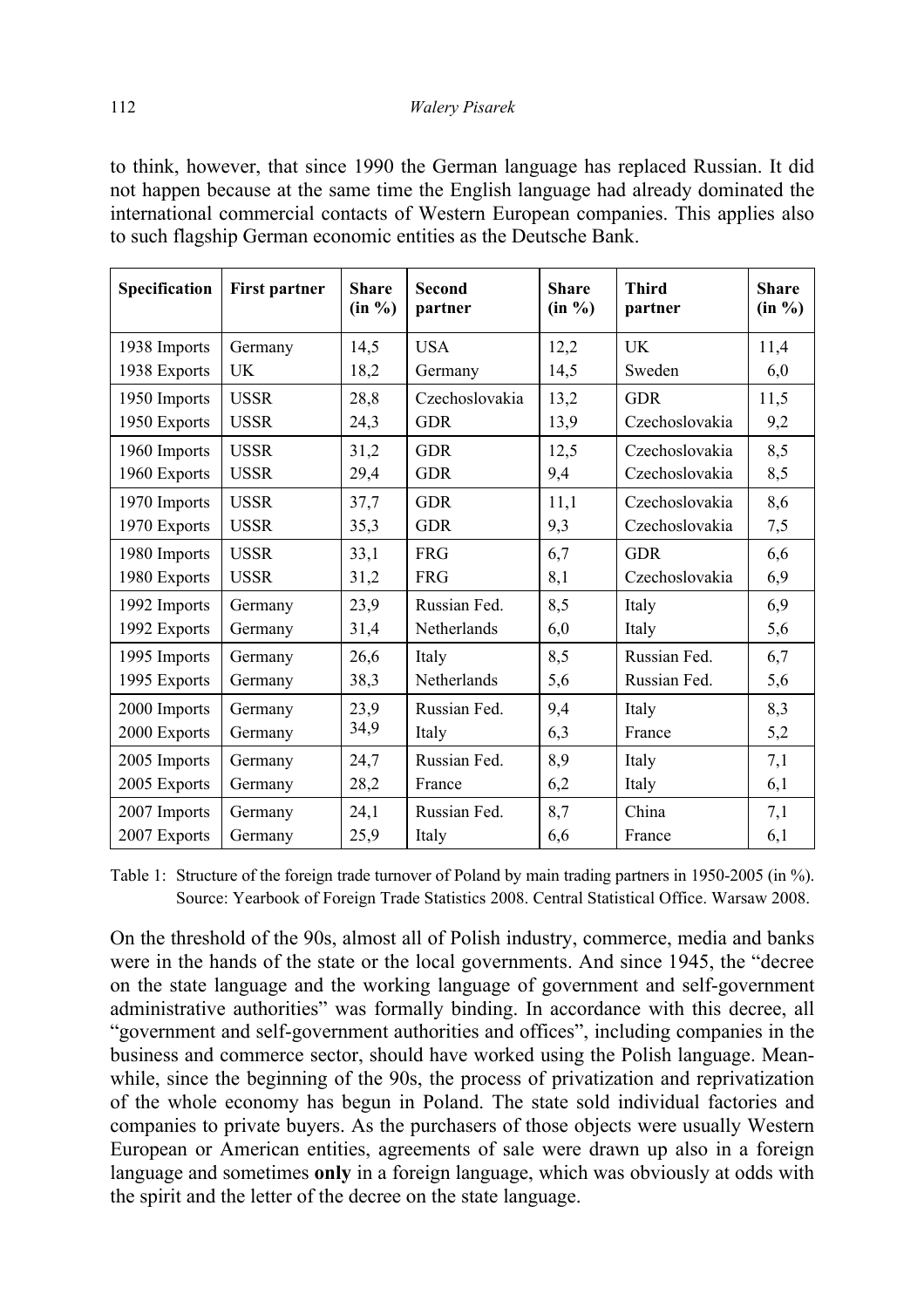The Supreme Chamber of Control became interested in this issue. In 1996, a report concerning the use of Polish as the state language in operations of entities controlled in 1992-1996 was prepared by this institution. Inspections revealed glaring examples of documents (in the majority of cases, this concerned the agreements of sale) being drawn up by the state offices exclusively in foreign languages. A suspicion arose that an exclusively foreign form of at least some of the agreements made it possible to conceal certain terms of those agreements, unfavourable to the Polish party. The findings of these inspections contributed, to a considerable degree, to the passing of the Act on the Polish language in 1999.

## **2. Current state of affairs**

Today the use of a language other than Polish in internal communication does not depend on the sector of economy or the size of the company but chiefly on the scope of operation and the ownership relations (they decide which foreign language is used). Languages other than Polish are equally often used in heavy industry, banking, trade, marketing, even in mass media companies. Although the use of a language other than Polish occurs much more frequently in large rather than small companies, it results from the fact that large supranational as well as international companies are seldom Polish firms, while they are often parts of large international concerns. Practical reasons usually determine the use of a foreign language within the company: if non-Polish speaking representatives of foreign shareholders sit on the supervisory board and its Polish members know a given foreign language, the talks are held in this foreign language, most often in English, even if the company has its registered headquarters in a non-English speaking country.

In companies operating within the territory of Poland, but having their headquarters abroad, in one of the non-English speaking countries, it frequently occurs that three languages are used in the internal communication: English, Polish and the language of the "central office", usually German, less often: French and Spanish.

In Poland, no research is conducted on the perceptions and attitudes of the employees or trade unions regarding the issue of language use within companies. At least in the media, there is no evidence of internal conflicts, between the employees (and trade unions, as their advocates) and the management of the company, concerning the language.

On the one hand, an atmosphere of kind social approval for the spontaneous use of foreign names in commerce and services in the borderland can be noticed and advertisements written solely in English or German are administratively tolerated, on the other – there are citizens' complaints to the Ministry of Culture or Polish Language Council about foreign-language job offers printed in journals and magazines, even about using foreign-language names of positions (like *corporate dealer*, *operation manager*, *project manager*, *account manager*, etc.) in Polish-language recruitment advertisements<sup>1</sup>

 $\overline{a}$ 1 However, psychological research confirms social credibility and a higher social prestige of foreignlanguage texts (English, French, German) in comparison with Polish ones. It applies also to the phenomenon of an informal and formal higher hierarchy (rating), in the academic environment, of a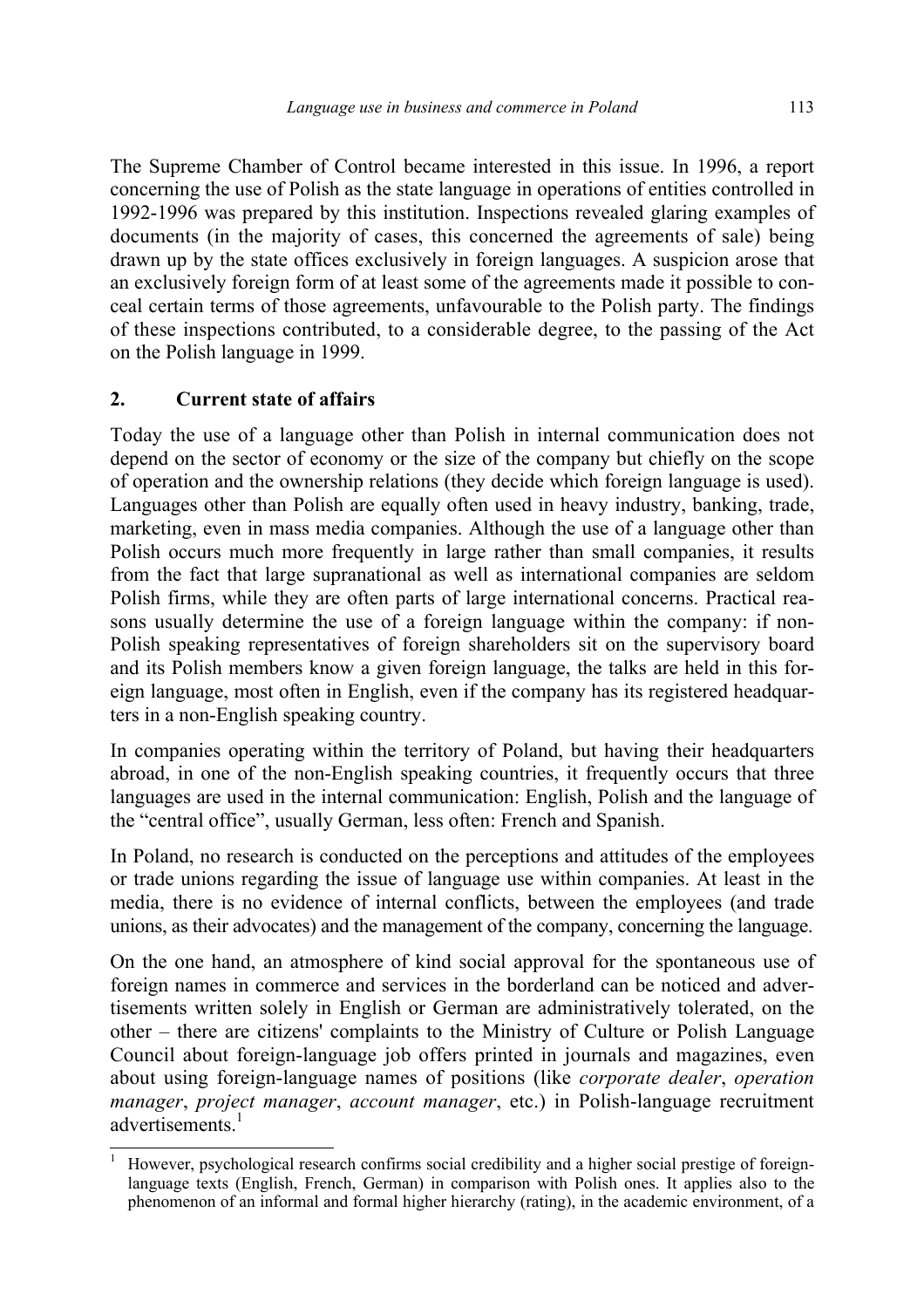The main job requirements, specified in recruitment advertisements, may be taken for a reliable indication of the position of individual foreign languages in commerce and business in Poland. Tens or even hundreds of such advertisements are published in special supplements or sections in the leading national dailies. Those advertisements are roughly divided by editorial teams according to sectors of economy and social life. From such editorial practices, one can easily conclude that the saturation of particular sectors with advertisements seeking employees with a knowledge of foreign languages is very diverse and ranges from zero (there is no requirement to know a foreign language in the offers of the public administration sector!) to 95% (almost every job offer in the management staff sector requires the knowledge of at least one foreign language).

The analysis of job offers indicates that the choice of a foreign language used in individual companies depends not that much on the sorts of products or services but rather on the registered headquarters of the main shareholder, in the sense that the majority of offers requiring knowledge of the German language come from German firms. For every 100 offers requiring the knowledge of any foreign language, 68 require the knowledge of the English language and 19 – the knowledge of German. The requirement to know a language other than English, German and Polish appears very seldom in job offers.

I am not familiar with any spectacular examples where the success or failure of a company in Poland was determined by its internal use of a language. However, the success of certain Polish companies (especially abroad, e.g. in Germany) is attributed to their names, suggesting their non-Polishness (e.g. *Gino Rossi*, *Simple*, *Monari*, *Tatuum*, *Diverse*). On the other hand, one can come across suggestions that one of the factors contributing to the failure of a new magazine was its foreign-language name (e.g. *Glamour*, *Marie Claire*, *Votre Beauté*).

### **3. Legal conditions**

 $\overline{a}$ 

The use of the Polish language in public activities and legal transactions on the territory of the Republic of Poland is regulated by the Act on the Polish language of October 7th, 1999. According to this Act, until May 1st 2004, i.e. until the moment of Poland's accession to the European Union: the Polish language should have been "used in legal transactions made on the territory of the Republic of Poland when at least one of the parties thereto is a Polish entity". That should have applied "in particular to names of goods or services, offers, advertisements, manuals, information on qualities of goods or services, terms of guarantee, invoices, bills and receipts". These regulations were changed, in regard to their content and application, on May 1st, 2004: since then the obligation to use the Polish language has been limited to the business-toconsumer (B2C) communication. As far as the internal communication is concerned (as well as the "B2B" communication), the Polish language should still be used by Polish entities entrusted with public tasks and controlled by the state, local governments, and territorial agencies of public administration.

text published in a language other than Polish. The appeal of foreign languages is used in marketing and advertising, especially in the naming of Polish companies, proper names of products as well as in advertising catchphrases (compare the slogan "Japan Beauty", created by a Polish company to be used in a promotion of a Japanese automobile, *Suzuki Liana*, in Poland).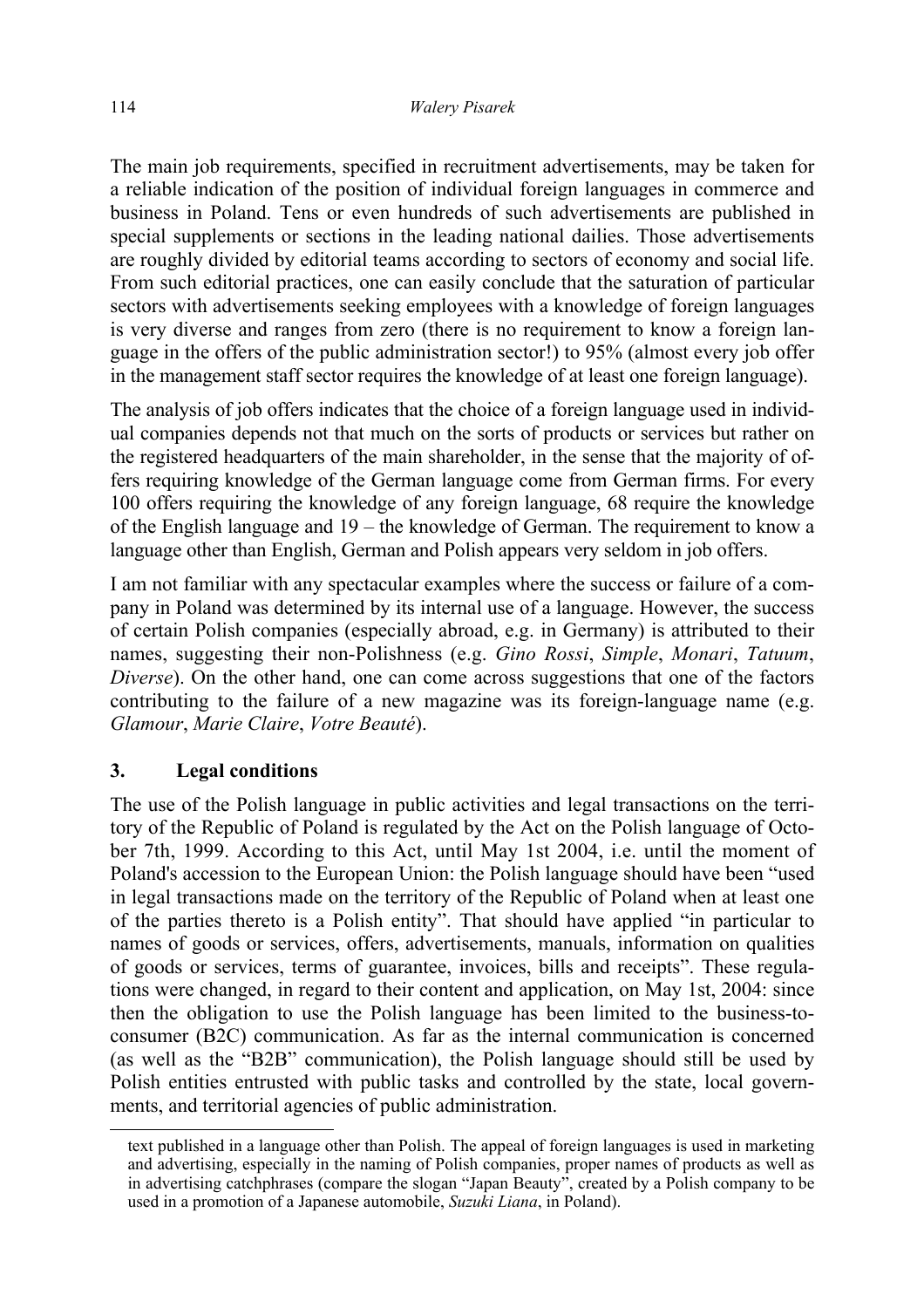The obligation to use the Polish language "applies in particular to warnings and information for consumers […], manuals and information on qualities of goods and services". Information on qualities of goods and services should be expressed in Polish also in advertisements.

The control of the Polish language use is exercised by the Office for Competition and Consumer Protection, Commercial Inspectorate and the consumer ombudsman. In April 2004, the Supreme Chamber of Control published its report "on the results of control of the realization of the Act on the Polish language", based on its own research from the years 2001-2003. This research concerned also the question of the Polish language use in descriptions of goods and services. The following conclusions from this research were included in the report:

1. […] From the beginning of 2001 to the middle of 2003, the Commercial Inspectorate carried out […] 39082 (55.3% inspections in total) inspections concerning the observance of the Act on the Polish language. The inspections revealed 2260 cases of infringement of the Act on the Polish language, consisting in, among other things, a lack of Polish-language names and descriptions of products and a lack of translation of manuals and maintenance instructions into Polish. [...] In 1552 cases, motions for punishment for the offence under article 15 of the Act on the Polish language were filed. As a result of these motions, 1296 persons were punished, including 1254 punished with a fine.

Furthermore:

2. Provincial inspectors of the Commercial Inspectorate issued, upon the requests of customs authorities, 169 opinions in cases concerning the introduction of products without the required Polish-language labels into the Polish customs territory.

The Supreme Chamber of Control assessed negatively the observance of the Act on the Polish language by the majority of large format retail centers in which substantial, intensifying irregularities in the Polish language use in business trade were revealed.

Control testing revealed substantial irregularities related to the non-compliance with the Act on the Polish language in 40 out of 48 large format retail centers controlled  $(83,3\%)$ .

The revealed irregularities consisted mainly in a lack of translation into Polish of certain information contained in the original text, including: the name of foodstuff type, method of preparation or use, storage conditions, notices preceding the minimum shelf-life or best before date, all ingredients occurring in the foodstuff, qualities of the product, warning notices. Presenting the Polish-language version of the text as secondary to the foreign-language text by using a smaller font has also been found.

And finally the Supreme Chamber of Control concluded:

The results of the control indicate that the Polish language does not have an equal position with foreign languages in business trade. The aim of the Act, described by the legislator as the protection of the Polish language status as the state language and a national cultural asset has not been fully achieved.